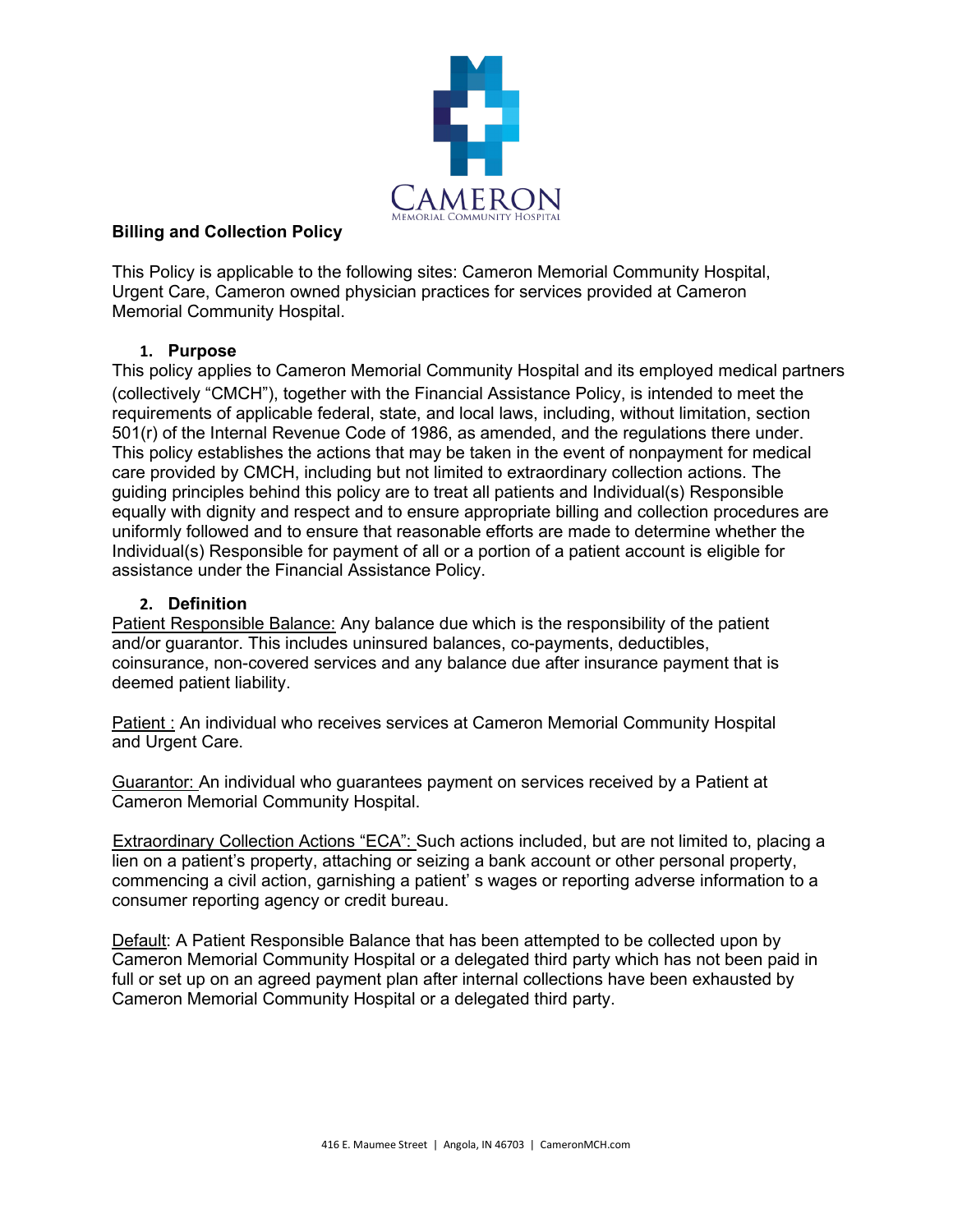

Third Party Collection Vendor: A contracted company that collects a Patient Responsible Balance in Default on behalf of Cameron Memorial Community Hospital but performs such collections under its own name following all Federal, State, and local laws and regulations.

#### **3. Responsibilities**

The Patient Responsible Balance Billing and Collection Policy will be administered by appropriate designated Cameron Memorial Community Hospital personnel as outlined in relevant procedures.

# **4. Compliance**

Violation of this policy by any Cameron Memorial Community Hospital employee may be subject to potential corrective action.

### **5. Policy**

Cameron Memorial Community Hospital will work with Patients and/or Guarantors and any permissible authorized third party necessary to properly determine and effectuate appropriate resolution for a Patient Responsible Balance. Preferential treatment shall not be given to any Patient to resolve a Patient Responsible balance outside of this policy and any procedures referenced herein.

*Deceased Patients:* Empathy to a deceased Patient's family during their time of loss is a priority of Cameron Memorial Community Hospital. Cameron Memorial Community Hospital will identify and resolve deceased Patient Responsible Balances as outlined in the relevant procedures.

*Bankrupt Patients:* Cameron Memorial Community Hospital complies with the United States Bankruptcy Code. As such, Cameron Memorial Community Hospital will identify and resolve bankrupt Patient Responsible Balances as outlined in the relevant procedures.

*Active Service Members:* Cameron Memorial Community Hospital will suspend collection activity on a case-by-case basis for active service members, subject to management discretion.

*Accounts processed by payer:* All services rendered to patients are billed to the payers provided as a courtesy to the patient. Cameron Memorial Community Hospital will abide by contract agreements in the billing process. Subsequent to payer processing, balances due by the patient will be billed to the patient. If the patient disagrees with the adjudication process and files an appeal with their payer, collection activity will continue during the appeals process.

*Third-Party Liability:* Cameron Memorial Community Hospital will submit claims to Automobile Carriers only after receipt of the claim number, claims address, adjuster name and phone number. One claim will be submitted and after 60 days, if not paid, the account will be billable directly to the patient. Accounts will not be placed on hold pending payment from an automobile insurer.

*Patients in Need of Financial Assistance:* Cameron Memorial Community Hospital has financial assistance options available to Patients for Patient Responsible Balances pursuant to the Financial Assistance Eligibility Policy.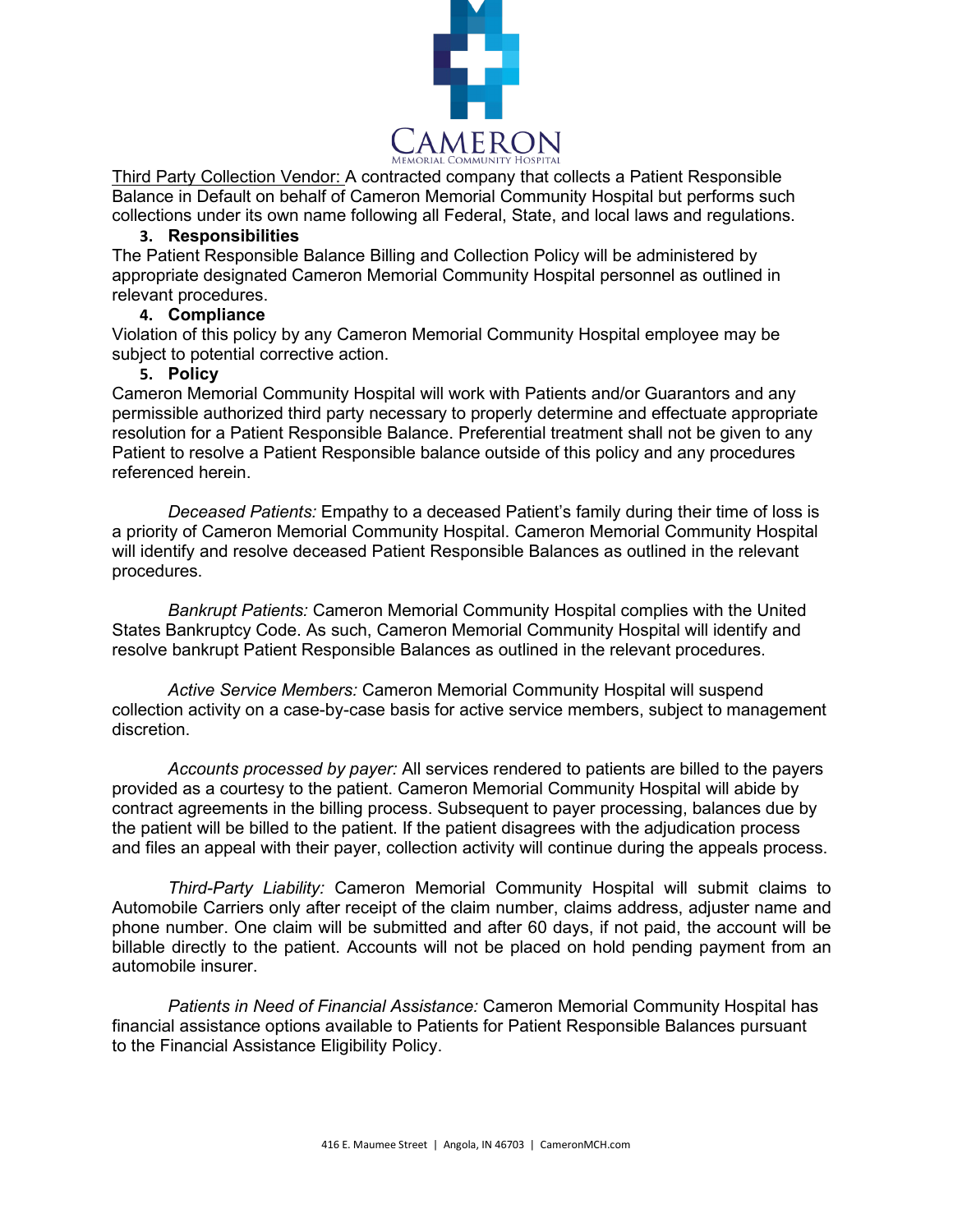

A. Patients and/or Guarantors will be notified of the Financial Assistance Policy in writing as defined in the relevant procedures. Cameron Memorial Community Hospital will accept financial assistance applications on accounts during all internal collection efforts and when placed with a Third Party Collection Vendor for a period of a minimum of 240 days from the date of the initial post-discharge billing statement ("Application Period").

- a. Submission of a Complete Financial Assistance Application. If an individual submits a complete financial assistance application during the Application Period, Cameron Memorial Community Hospital will: suspend any ECA's to obtain payment for the care; make an eligibility determination as to whether the individual is eligible for financial assistance for the care and notify the individual in writing of the eligibility determination (including, if applicable, the assistance for which the individual is eligible) and the basis for this determination. If the individual is determined to be eligible for financial assistance for the care, Cameron Community Memorial Hospital will: provide the individual with a written notification that indicates the individual does not owe any amount for the care under the Financial Assistance Eligibility Policy; refund to the individual any amount he or she paid for the care that exceeds the amount he or she is determined to be personally responsible for paying under the Financial Assistance Eligibility Policy, unless such excess amount is less that \$5 (or such other amount published in the Internal Revenue Bulletin); and take all reasonably available measures to reverse any ECA (with the exception of sale of debt) taken against the individual to obtain payment for the care.
- b. Submission of Incomplete Financial Assistance Application. If an individual submits an incomplete financial assistance application during the Application Period, Cameron Memorial Community Hospital will: suspend any ECA's to obtain payment for the care; and provide the individual with a written notice that describes the additional information and/or documentation required under the Financial Assistance Eligibility Policy or the financial assistance application form that must be submitted to complete the application. After 10 days, if no response, collection efforts will resume. This notice will include the Cameron Memorial Community Hospital contact information set forth below:

Cameron Memorial Community Hospital 416 E. Maumee Street Angola, IN 46703